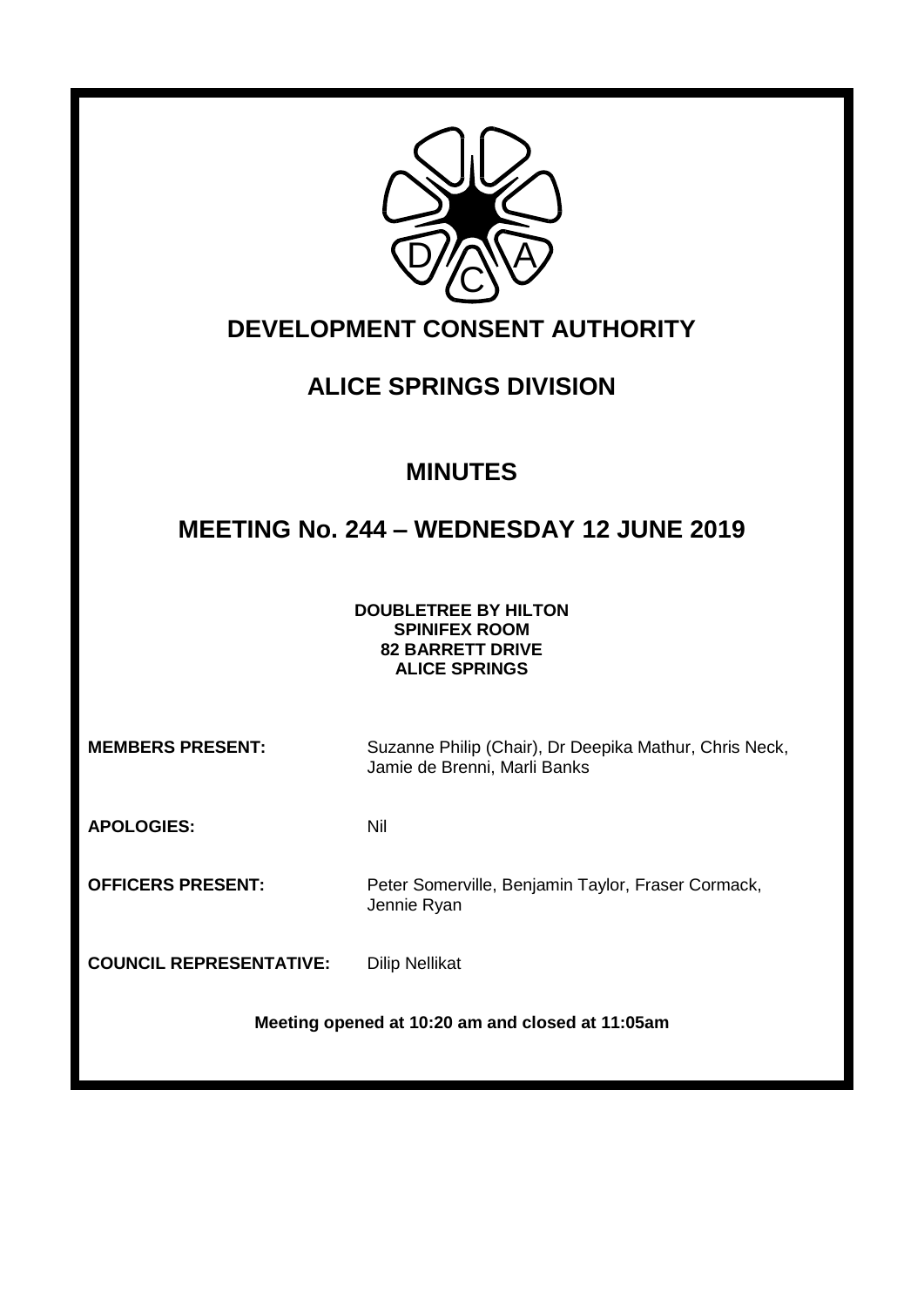**THE MINUTES OF THE EVIDENTIARY STAGE AND THE DELIBERATIVE STAGE ARE RECORDED SEPARATELY. THESE MINUTES RECORD THE DELIBERATIVE STAGE. THE TWO STAGES ARE GENERALLY HELD AT DIFFERENT TIMES DURING THE MEETING AND INVITEES ARE PRESENT FOR THE EVIDENTIARY STAGE ONLY.**

# **ITEM 1 14 x 2 BEDROOM MULTIPLE DWELLINGS IN 5 x 1 STOREY BUILDINGS** LOT 10742, 52 PALM CIRCUIT, SUBURB OF ROSS, TOWN OF ALICE **SPRINGS**

## **APPLICANT AUSTRALIAN PROPERTY PROJECTS PTY LTD**

Kenneth Patterson (Australian Property Projects Pty Ltd) attended the meeting and spoke further to the application.

Development Assessment Services tabled a copy of an email (dated 07/06/2019) from the NT Fire and Rescue Service.

**RESOLVED 0032/19** That, the Development Consent Authority vary the requirements of Clause 6.5.3 (Parking Layout), Clause 6.16 (Excavation and Fill) and Clause 7.5 (Private Open Space) of the NT Planning Scheme, and pursuant to section 53(b) of the *Planning Act 1999*, alter the proposed development and consent to the proposed development as altered to develop Lot 10742, 52 Palm Circuit, Suburb of Ross, Town of Alice Springs for the purpose of a 14 x 2 bedroom multiple dwellings in 5 x 1 storey buildings, subject to the following conditions:

## **CONDITIONS PRECEDENT**

- 1. Prior to the endorsement of plans and prior to the commencement of works (including site preparation) a schematic plan demonstrating the on-site collection of stormwater and its discharge into the Alice Springs Town Council stormwater drainage system shall be submitted to and approved by the Alice Springs Town Council, to the satisfaction of the consent authority. The plan shall include details of site levels, swale drain construction and Council's stormwater drain connection point/s. The plan shall also indicate how stormwater will be collected on the site and connected underground to Council's system or an alternate approved connection.
- 2. Prior to the commencement of works, an Erosion and Sediment Control Plan (ESCP) is to be submitted to and approved by the Consent Authority on the advice of the Department of Environment and Natural Resources (DENR). The ESCP should detail methods and treatments for minimising erosion and sediment loss from the site during the construction phase and that all disturbed soil surfaces must be satisfactorily stabilised against erosion at completion of works. The IECA Best Practice Erosion and Sediment Control Guidelines 2008 may be referenced as a guide to the type of information, detail and data that should be included in an ESCP. Information regarding erosion and sediment control and ESCP content is available at [www.austieca.com.au](http://www.austieca.com.au/) and the NTP website: [https://nt.gov.au/environment/soil-land-vegetation.](https://nt.gov.au/environment/soil-land-vegetation) The ESCP should be emailed for assessment to: [DevelopmentAssessment.DENR@nt.gov.au](mailto:DevelopmentAssessment.DENR@nt.gov.au)
- 3. Prior to the endorsement of plans and prior to commencement of works (including site preparation), amended plans to the satisfaction of the consent authority must be submitted to and approved by the consent authority. When approved, the plans will be endorsed and will then form part of the permit. The plans must be drawn to scale with dimensions and two copies must be

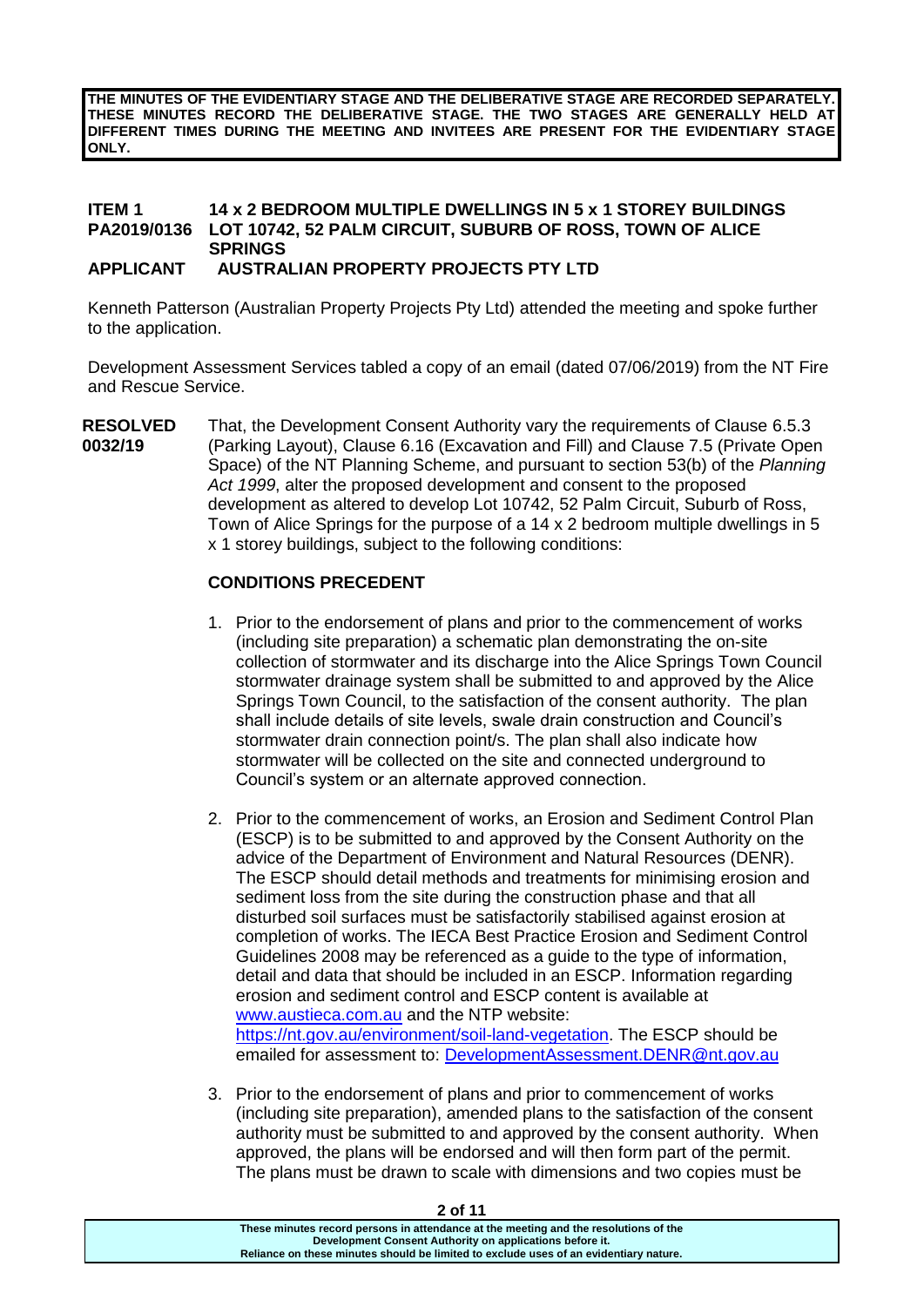provided. The plans must be generally in accordance with the plans submitted with the application but modified to show:

- (a) any development changes made in response to Conditions Precedent 1 and 2;
- (b) further detail regarding the nature of the embankment works and associated retaining walls, including cross-sections of retaining walls and associated private open space fencing;
- (c) building materials and colours of proposed dwellings (walls, slabs, verandahs);
- (d) details of lighting within common property areas responding to the objectives and guidelines contained in the Community Safety Design Guide (April 2010); and
- (e) the locations and dimensions of proposed electricity and water meter arrangements.

# **GENERAL CONDITIONS**

- 4. The works carried out under this permit shall be in accordance with the drawings endorsed as forming part of this permit.
- 5. Before the use or occupation of the development starts, the areas set-aside for the parking of vehicles and access lanes as shown on the endorsed plans must be:
	- (a) constructed;
	- (b) properly formed to such levels that they can be used in accordance with the plans;
	- (c) surfaced with an all-weather-seal coat;
	- (d) drained;
	- (e) line marked or otherwise suitably delineated to indicate each car space and all access lanes; and
	- (f) clearly marked to show the direction of traffic along access lanes and driveways

to the satisfaction of the consent authority.

Car spaces, access lanes and driveways must be kept available for these purposes at all times.

- 6. Protective kerbs (of a minimum height of 150mm) must be provided to the satisfaction of the consent authority to prevent damage to fences or landscaped areas.
- 7. Before the use/occupation of the development starts, the landscaping works shown on the endorsed plans must be carried out and completed to the satisfaction of the consent authority.
- 8. The landscaping shown on the endorsed plans must be maintained to the satisfaction of the consent authority, including that any dead, diseased or damaged plants are to be replaced.
- 9. All air conditioning condensers (including any condenser units required to be added or replaced in the future) are to be appropriately screened from public view, located so as to minimise thermal and acoustic impacts on neighbouring properties and condensate disposed of to ground level in a controlled manner to the satisfaction of the consent authority.
- 10. Stormwater is to be collected and discharged into the drainage network to the technical standards of and at no cost to the Alice Springs Town Council to the

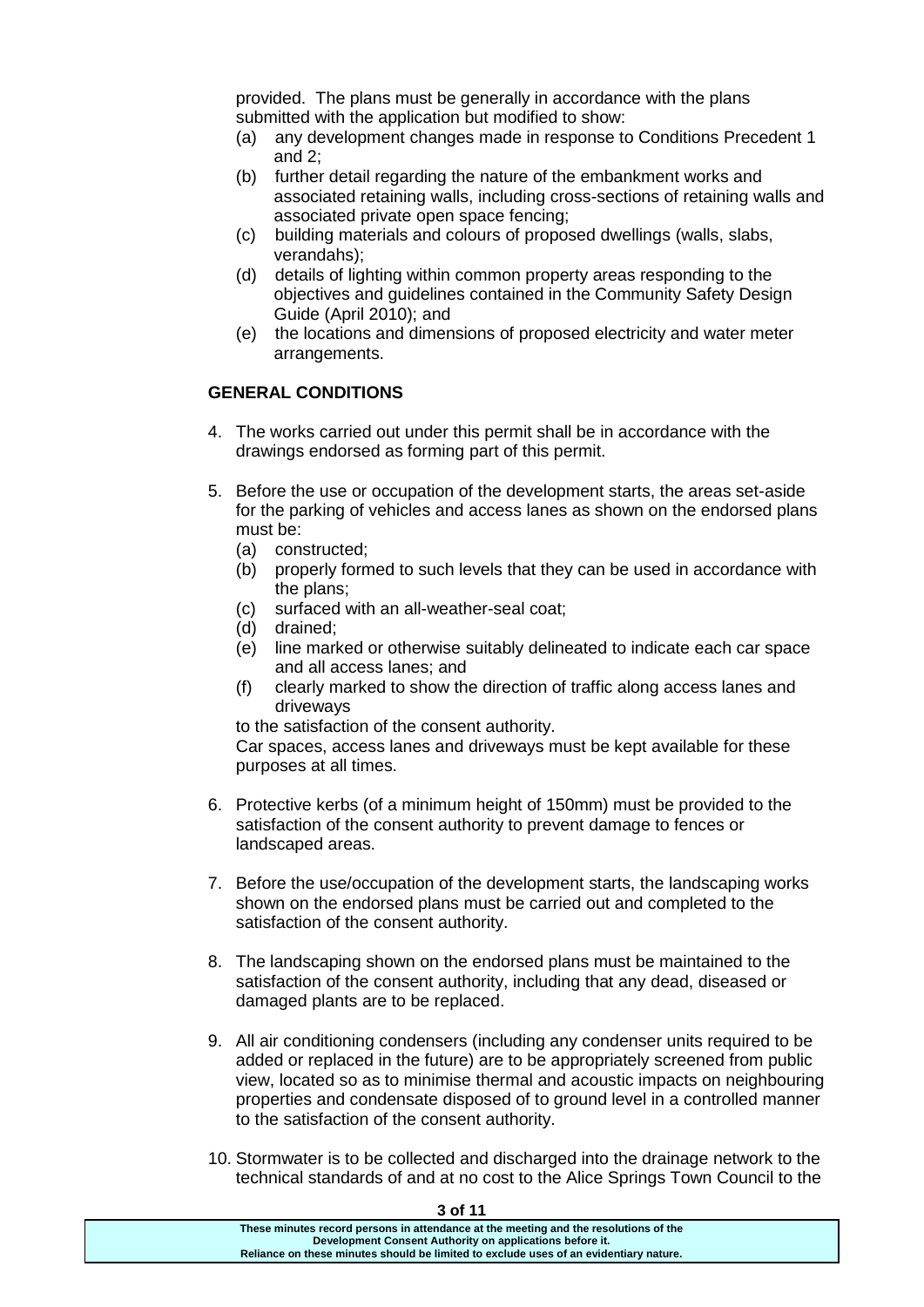satisfaction of the consent authority.

- 11. No fence, hedge, tree or other obstruction exceeding a height of 0.6m is to be planted or erected so that it would obscure sight lines at the junction of the driveway and the public street. This condition is to the satisfaction of the consent authority on technical advice from the Alice Springs Town Council.
- 12. The kerb crossovers and driveways to the site approved by this permit are to meet the technical standards of the Alice Springs Town Council, to the satisfaction of the consent authority.
- 13. Storage for waste disposal bins is to be provided to the requirements of the Alice Springs Town Council to the satisfaction of the consent authority.
- 14. Any proposed work (including the provision or connection of services) within, or impacting upon the Palm Circuit road reserve shall be in accordance with the standards and specifications of the Alice Springs Town Council and no works are to commence prior to approval and receipt of a "Permit to Work Within a Road Reserve".
- 15. The owner shall:
	- (a) remove disused vehicle and/ or pedestrian crossovers;
	- (b) provide footpaths/ cycleways; and
	- (c) undertake reinstatement works;

all to the technical requirements of and at no cost to the Alice Springs Town Council, to the satisfaction of the consent authority.

- 16. Engineering design and specifications for the proposed and affected street lighting, stormwater drainage, site earthworks, vehicular access, pedestrian/ cycle corridors and street scaping are to be to the technical requirements of Alice Springs Town Council to the satisfaction of the consent authority and all approved works constructed at the owner's expense.
- 17. The owner of the land must enter into agreements with the relevant authorities for the provision of water supply, sewerage, electricity and telecommunication services to the development shown on the endorsed plans in accordance with the authorities' requirements and relevant legislation at the time.
- 18. Any developments on or adjacent to any easements on site shall be carried out to the requirements of the relevant service authority to the satisfaction of the consent authority.
- 19. All existing and proposed easements and sites for existing and required utility services must be vested in the relevant authority for which the easement or site is to be created.
- 20. Confirmation shall be provided to Development Assessment Services (in the form of an email addressed to the Power and Water Corporation) from a suitable qualified professional-confirming that all new number labels have been correctly installed at the Customer's Metering Panel(s) and water meters (where applicable). Please provide a copy of an email addressed to both [waterdevelopment@powerwater.com.au](mailto:waterdevelopment@powerwater.com.au) and [powerconnections@powerwater.com.au](mailto:powerconnections@powerwater.com.au)
- 21. Prior to the use/occupation of the development and connection of services (i.e. power and water), the owner of the land must apply for street addressing

| -                                                                                     |  |
|---------------------------------------------------------------------------------------|--|
| These minutes record persons in attendance at the meeting and the resolutions of the  |  |
| Development Consent Authority on applications before it.                              |  |
| Reliance on these minutes should be limited to exclude uses of an evidentiary nature. |  |
|                                                                                       |  |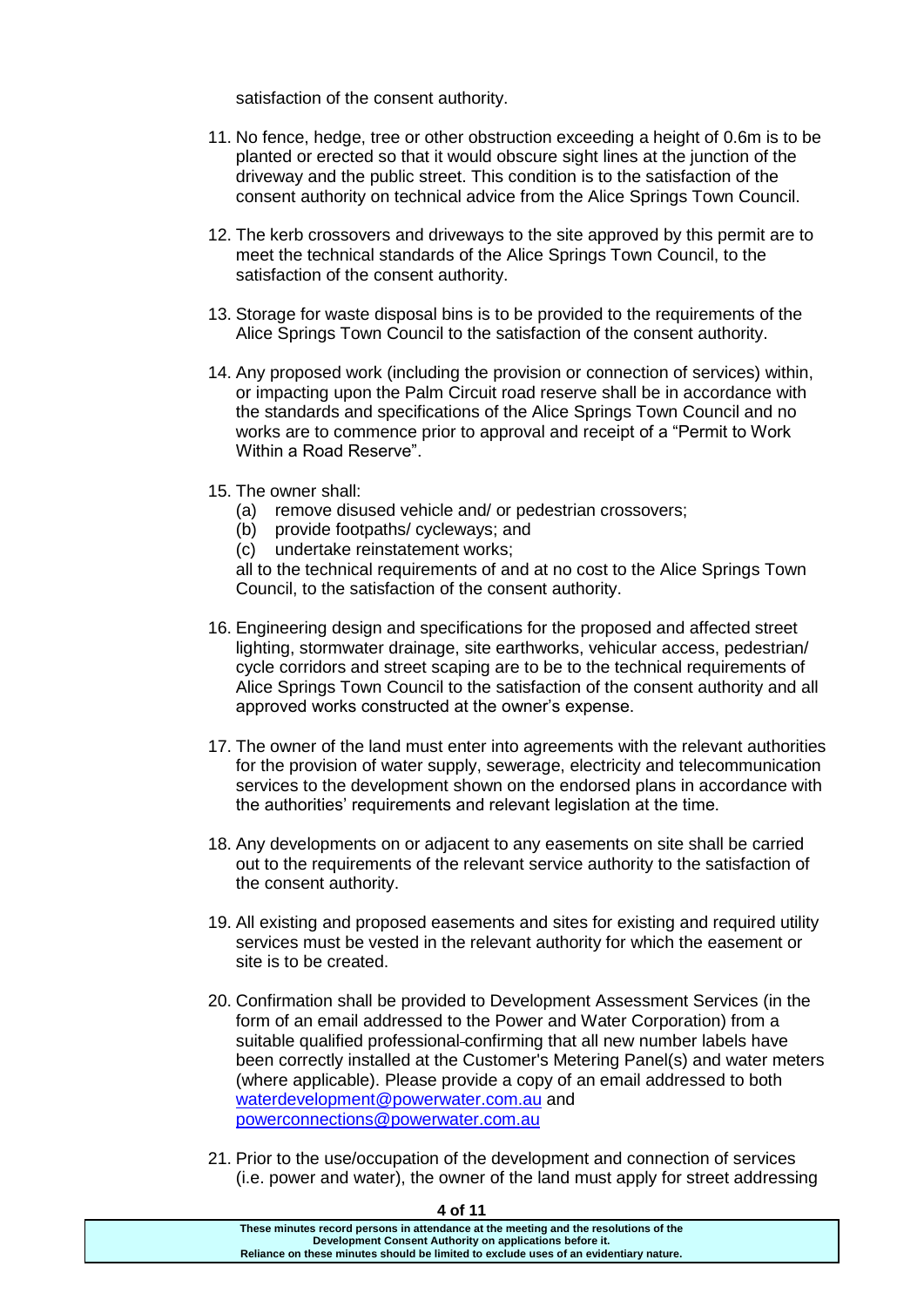from the Surveyor-General of the Northern Territory. This will form the legal address and will be required to be placed on the meters within the development in accordance with the allocation. A Certificate of Compliance (section 65 of the *Planning Act 1999*) will not be able to be granted until such time as addressing is obtained."

- 22. All works relating to this permit are to be undertaken in accordance with the approved Erosion and Sediment Control Plan (ESCP) to the requirements of the consent authority on the advice of the Department of Environment and Natural Resources (DENR).
- 23. Before the use commences the owner is to provide documentary evidence to the satisfaction of the consent authority, upon the advice of the Environmental Health Unit of the NT Department of Health that the existing effluent disposal system (underground aerated and holding tanks for the Tavern Building) has been removed from the site.

#### NOTES:

- 1. The Aboriginal Areas Protection Authority recommends that the permit holder obtain an Authority Certificate to indemnify against prosecution under the *Northern Territory Aboriginal Sacred Sites Act 1989*. For advice on how to obtain a certificate please contact the Aboriginal Areas Protection Authority.
- 2. This development permit does not grant "building approval" for the proposed demolition of existing buildings and proposed new development works. The Building Code of Australia requires that certain structures within 900mm of a boundary meets minimum fire resistance level requirements and you are advised to contact a registered private Building Certifier to ensure that you have attained all necessary approvals before commencing demolition or construction works.
- 3. The Department of Environment and Natural Resources advises that construction work should be conducted in accordance with the Northern Territory Environment Protection Authority's Noise Guidelines for Development Sites. The guidelines specify that on-site construction activities are restricted to between 7am and 7pm Monday to Saturday and 9am to 6pm Sunday and Public Holidays. For construction activities outside these hours refer to the guidelines for further information.
- 4. A "Permit to Work Within a Road Reserve" will be required from Alice Springs Town Council for works with the Palm Circuit road reserve, or similar from the Department of Infrastructure, Planning and Logistics in respect to Lot 9251 (Crown land) and Parks and Wildlife in respect to Lot 9519, before commencement of any work within or adjacent to respective lands.
- 5. The Power and Water Corporation advises that the Water and Sewer Services Development Section [\(waterdevelopment@powerwater.com.au\)](mailto:waterdevelopment@powerwater.com.au) and Power Network Engineering Section [\(powerconnections@powerwater.com.au\)](mailto:powerconnections@powerwater.com.au) should be contacted via email a minimum of 1 month prior to construction works commencing in order to determine the Corporation's servicing requirements, and the need for upgrading of on-site and/or surrounding infrastructure.
- 6. The Surveyor-General advises you should immediately make application for unit/street addresses to the Survey and Land Records unit on (08) 89955354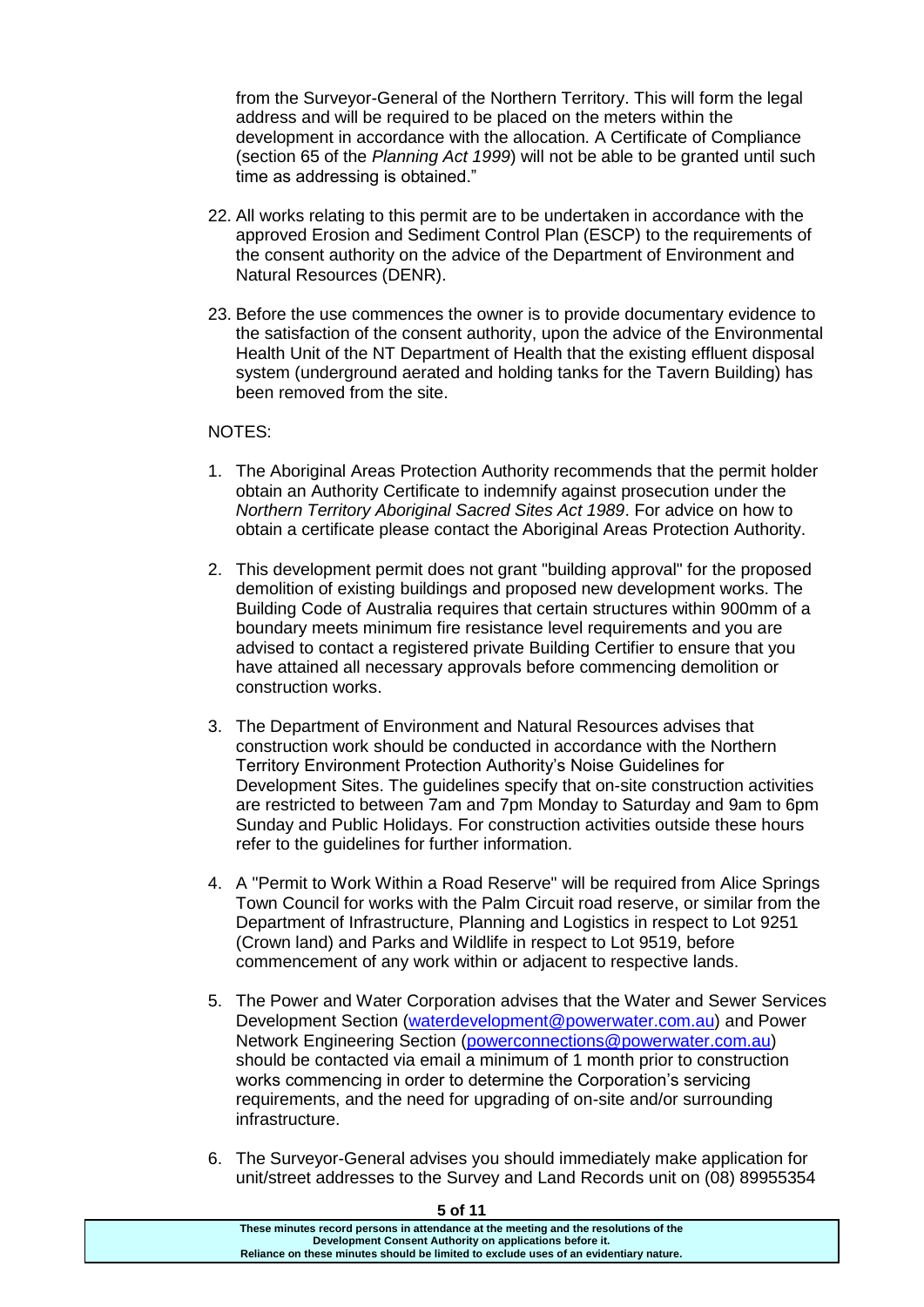[\(surveylandrecords@nt.gov.au\)](mailto:surveylandrecords@nt.gov.au).

- 7. The Environment Division of the Department of Environment and Natural Resources advises that it is the responsibility of the proponent to comply at all times with environmental legislation, including the *Waste Management and Pollution Control Act 1998*. It is recommended that the proponent refers to and considers the Department of Environment and Natural Resources' letter dated 8 May 2019 in its entirety, including advice regarding potential site contamination, use of fill material and general environmental duty.
- 8. There are statutory obligations under the *Weeds Management Act 2001* to take all practical measures to manage weeds on the property. For advice on weed management please contact the Department of Environment and Natural Resources.
- 9. Professional advice regarding implementation of soil erosion control and dust control measures to be employed throughout the construction phase of the development are available from Department of Environment and Natural Resources.
- 10. Any proposed works which fall within the scope of the *Construction Industry Long Service Leave and Benefits Act 2005* must be notified to NT Build by lodgement of the required Project Notification Form. Payment of any levy must be made prior to the commencement of any construction activity. NT Build should be contacted via email (info@ntbuild.com.au) or by phone on 08 89364070 to determine if the proposed works are subject to the Act.
- 11. If you choose NBN to service your development, you will need to enter into a development agreement with NBN. The first step is to register the development via [http://www.nbnco.com.au/develop-or-plan-with-the-nbn/new](http://www.nbnco.com.au/develop-or-plan-with-the-nbn/new-developments.html)[developments.html](http://www.nbnco.com.au/develop-or-plan-with-the-nbn/new-developments.html) once registered NBN will be in contact to discuss the specific requirements for the development. NBN requires you to apply at least 3 months before any civil works commence. All telecommunications infrastructure should be built to NBN guidelines found at [http://www.nbnco.com.au/develop-or-plan-with-the-nbn/new](http://www.nbnco.com.au/develop-or-plan-with-the-nbn/new-developments/builders-designers.html)[developments/builders-designers.html](http://www.nbnco.com.au/develop-or-plan-with-the-nbn/new-developments/builders-designers.html)
- 12. This permit will expire if one of the following circumstances applies:
	- (a) the development *and use is/are* not started within *two* years of the date of this permit; or
	- (b) the development is not completed within *four* years of the date of this permit.

The consent authority may extend the periods referred to if a request is made in writing before the permit expires.

# **REASONS**

- (a) Planning Principles relevant to residential development set out in Clause 4.1 and Clause 4.3 of the NT Planning Scheme;
- (b) Strategic guidance for residential development set out in the Alice Springs Regional Land Use Plan (a policy document listed in Clause 2.7 of the NT Planning Scheme);
- (c) Zone TC (Tourist Commercial), the primary purpose of Zone TC is to provide for uses and development servicing tourism, including commercial and residential activities. The development of 14 x single storey multiple dwellings on the land is compatible with other residential

**These minutes record persons in attendance at the meeting and the resolutions of the Development Consent Authority on applications before it. Reliance on these minutes should be limited to exclude uses of an evidentiary nature.**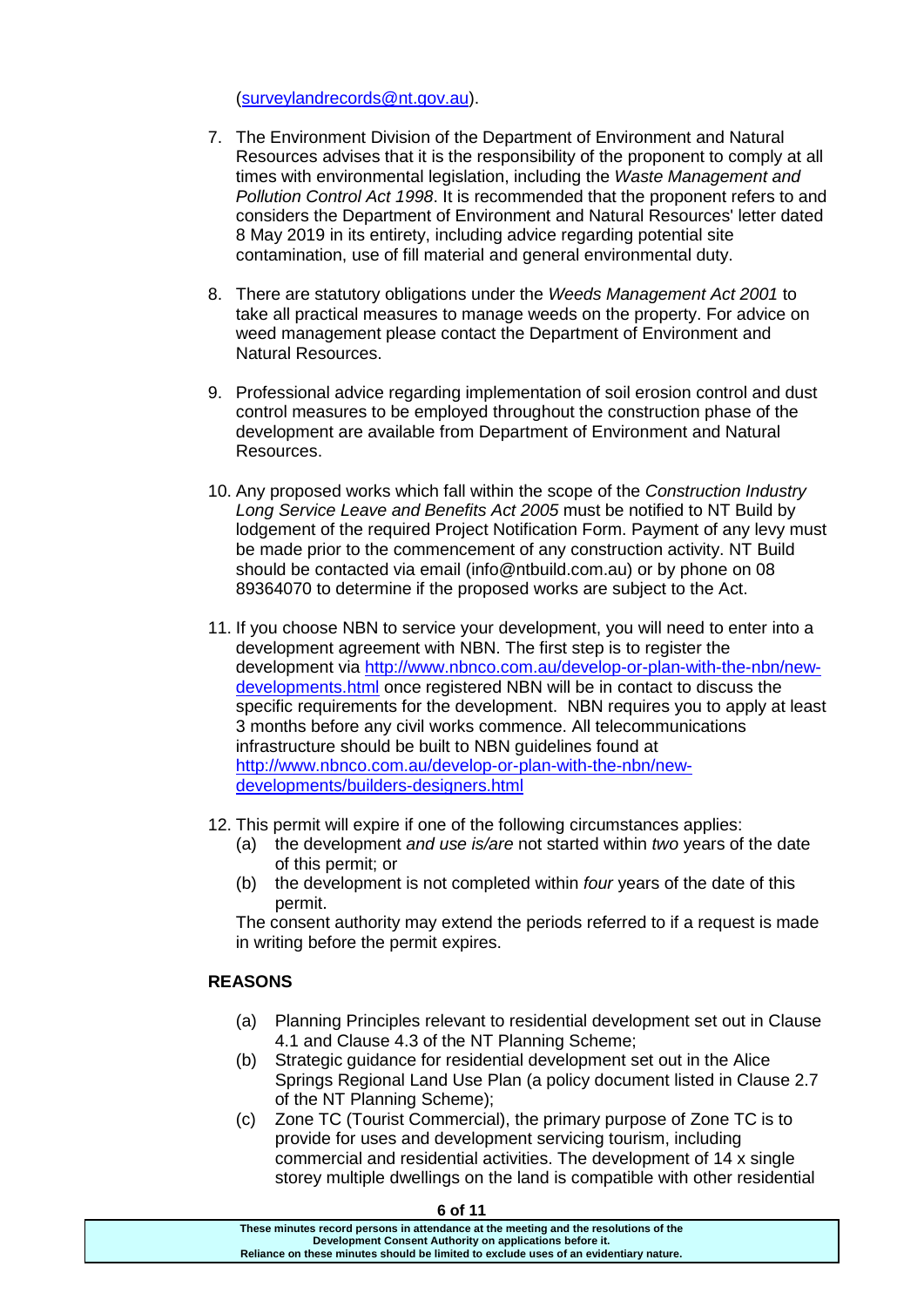uses and short term accommodation developments in the Bonanni Circuit, Palm Circuit and Ragonesi Road locality. The architectural style and site layout is of a scale and character that complies with the majority of performance criteria contained in Part 4 of the Scheme and is considered compatible with other established uses and development nearby.

- 2. A variation to Clause 6.5.3 (Parking Layout) of the NT Planning Scheme for a parts of a driveway (designed for two way traffic) to be pinched to  $\sim$ 4.5m wide is considered satisfactory in this instance as the proposed site responsive design is considered to be functional, maintains sight lines and is appropriate for the minimal vehicular movements of a medium density multiple dwelling development in accordance with the intent of the clause.
- 3. The development application (as publicly exhibited) did not address the performance criteria of Clause 6.16 (Excavation and Fill) of the NT Planning Scheme. Conditions of approval requiring preparation and endorsement (by relevant agencies) of an Erosion and Sediment Control Plan and storm water drainage design prior to works commencing are intended to ensure the purpose and performance criteria of Clause 6.16 are met.
- 4. A variation is granted to Clause 7.5 (Private Open Space) of the NT Planning Scheme to allow private open space areas for some of the dwellings (as identified in the Technical Assessment) that do not comply with the minimum standard of a 5m x 5m open space 'envelope' and 'open to the sky' requirements. Variations to this provision are supported, as the following circumstances apply to the development:
	- The dimensions of the non-compliant private open space areas are considered adequate to meet the expected needs of future occupants of the two bedroom dwellings;
	- the private open space areas are accessed from the lounge room and kitchen of each dwelling and enables an extension of the function of the dwelling;
	- gross private open space for the proposed dwellings exceeds the  $45m^2$ minimum area requirement; and
	- the Authority notes that Planning Scheme Amendment application PA2017/0203 proposes to delete the 5m x 5m dimension requirement from Clause 7.5.
- 5. Pursuant to section 51(b) of the *Planning Act 1999*, in considering a development application, the Development Consent Authority must take into account any proposed amendments to such a planning scheme:

(i) that have been or are on exhibition under Part 2, Division 3;

(ii) in respect of which a decision has not been made under Part 2, Division 5; and

(iii) that are relevant to the development proposed in the development application;

Pursuant to section 27 of the *Planning Act 1999*, proposed Planning Scheme Amendment PA2017/0203 is on public exhibition from 31 May 2019 to 28 June 2019. PA2017/0203 seeks to amend Clause 7.5 (Private Open Space) of the NT Planning Scheme to clarify the purpose of the clause and introduce greater design flexibility for single dwellings on small lots.

An assessment of the development application against the proposed amendments to Clause 7.5 (Private Open Space) of the NT Planning Scheme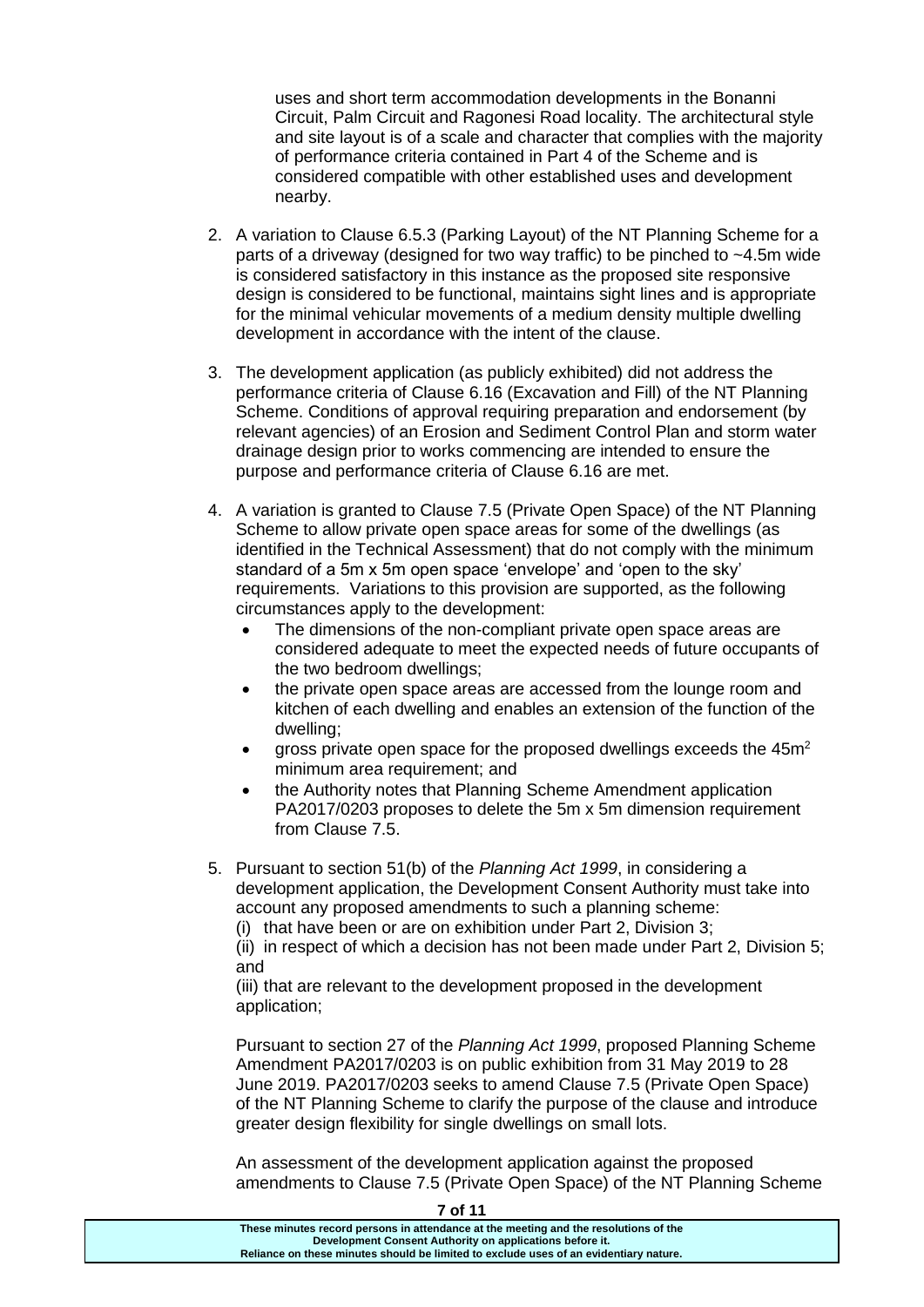has identified that the private open space arrangements proposed within the development application will be able to comply with the minimum dimension, area, surface treatment and "open to the sky" criteria proposed within PA2017/0203. Some sections of private open space fencing will not comply with the 1.8m high and "visual screen" requirements.

- 6. Pursuant to section 51(j) of the *Planning Act 1999*, in considering a development application, the Development Consent Authority must take into account the capability of the land to which the proposed development relates to support the proposed development and the effect of the development on the land and on other land, the physical characteristics of which may be affected by the development. The conditions of approval are intended to ensure service authority interests and land capability matters are duly addressed, in particular:
	- Erosion and sediment control and stabilisation of earthworks associated with excavation and filling of the land and construction of the multiple dwelling development;
	- Storm water drainage arrangements comply with Alice Springs Town Council technical standards; and
	- Interface with adjacent Crown land (Lot 9251) and the Yeperenye / Emily and Jessie Gaps Nature Park (Lot 9519).
- 7. Pursuant to section 51(m) of the *Planning Act 1999*, in considering a development application, the Development Consent Authority must take into account the public utilities or infrastructure provided in the area in which the land is situated, the requirement for public facilities and services to be connected to the land and the requirement, if any, for those facilities, infrastructure or land to be provided by the developer for that purpose. The Power and Water Corporation has advised that areas of the site need to be set aside for connections to and infrastructure for power, water and sewer services and works are not to encroach into easements. The conditions of approval are intended to ensure service authority interests are duly recognised.
- 8. Pursuant to section 51(n) of the *Planning Act 1999*, in considering a development application, the Development Consent Authority must take into account the potential impact on the existing and future amenity of the area in which the land is situated. The conditions of approval and associated advisory notes are intended to ensure the existing and future amenity of the subject site and adjacent land are not adversely impacted by the proposed development.
- 9. Pursuant to section 51(p) of the *Planning Act 1999*, in considering a development application, the Development Consent Authority must take into account the public interest, including how community safety through crime prevention principles in design are provided for in the application. Amended drawings are required to include details of lighting within common property areas responding to the objectives and guidelines contained in the Community Safety Design Guide (April 2010).
- 10. Pursuant to section 51(r) of the *Planning Act 1999*, in considering a development application, the Development Consent Authority must take into account any potential impact on natural, social, cultural or heritage values, including, for example, the heritage significance of a heritage place or object under the *Heritage Act 2011*. The Department of Tourism and Culture has advised that:

**8 of 11**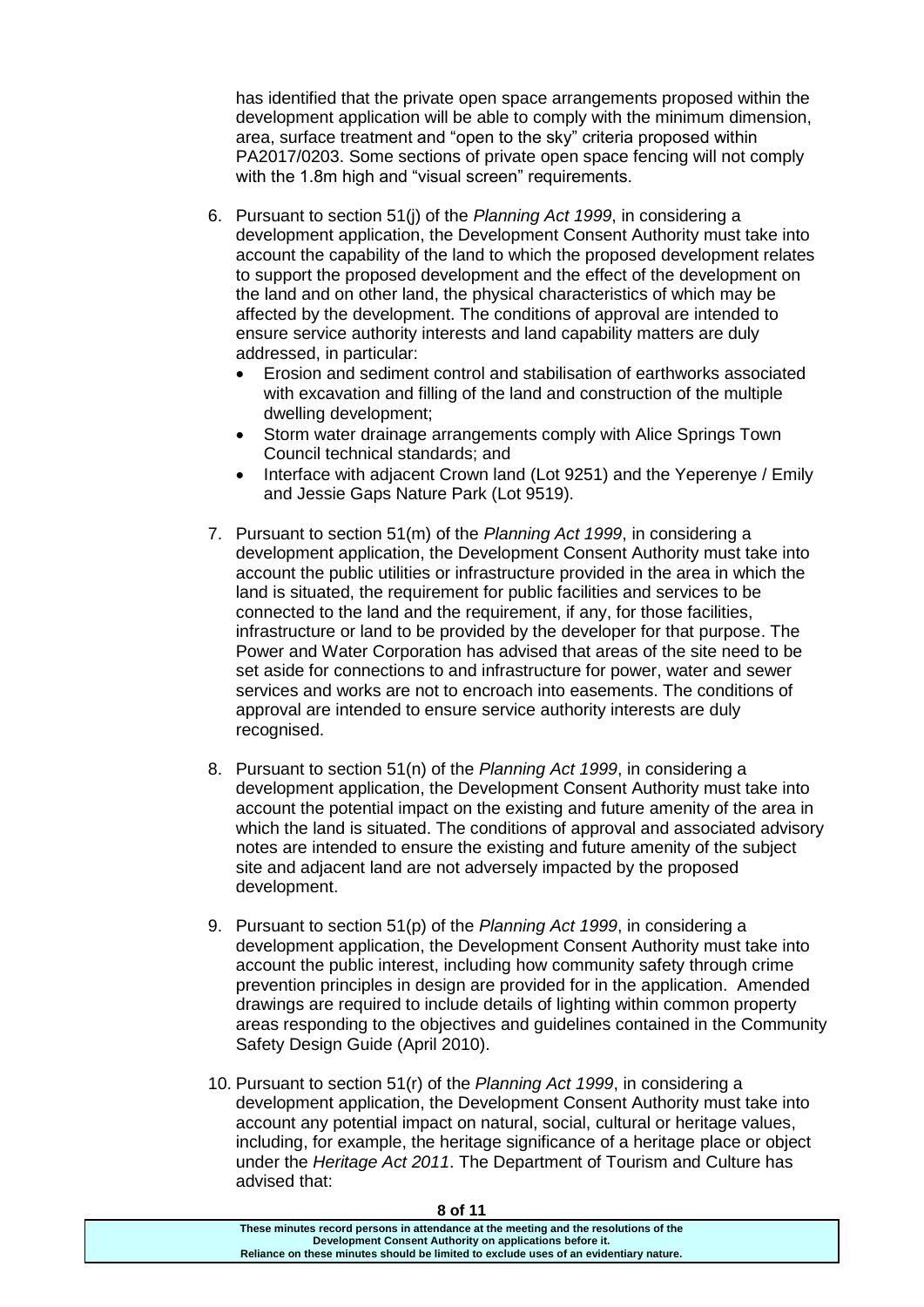- There are no heritage issues associated with the development application; and
- the Yeperenye / Emily and Jessie Gaps Nature Park (Lot 9519) abuts the subject site.

Furthermore, there are registered sacred sites within Lot 9519 and an advisory note is included to recommend that the developer obtain an Authority Certificate from the Aboriginal Areas Protection Authority prior to undertaking any works on the subject site.

11. The application was publicly exhibited in accordance with the *Planning Act 1999* and *Planning Regulations 2000*. No public or local authority submissions were received.

**ACTION:** DAS to prepare a Notice of Consent and Development Permit

#### **ITEM 2 VARIATION TO CONDITIONS OF DEVELOPMENT PERMIT DP18/0369 (DELETE CONDITION 12 AND MODIFY CONDITION 13) PA2018/0367 LOT 9304 (123) GAP ROAD AND LOT 9305 (60) SOUTH TERRACE, SUBURB OF THE GAP, TOWN OF ALICE SPRINGS APPLICANT MasterPlan NT**

Catriona Tatam (Masterplan NT) and Paul Graham (Asbuild NT Pty Ltd) attended the meeting and spoke further to the application. Dilip Nellikat spoke to the application as a representative of the Alice Springs Town Council.

- **RESOLVED 0033/19** That, pursuant to section 57(5) of the *Planning Act 1999*, the Development Consent Authority refuse to vary conditions 12 and 13 of Development Permit DP18/0369 for the following reasons:
	- 1. The Notice of Consent for Development Permit DP18/0369 relating to the consent authority's decision to approve the development and use of Lot 9304 Gap Road, Town of Alice Springs for the purpose of outdoor entertainment area additions to an existing hotel (including 4 modified demountable structures (transport containers), shade structures, a cinema screen and landscaping), includes the following reasons for that decision:

"*Pursuant to section 51(a) of the Planning Act, the consent authority must take into consideration the planning scheme that applies to the land to which the application relates. The proposed development and use, as approved, is considered appropriate to Zone TC (Tourist Commercial) of the Northern Territory Planning Scheme and is considered consistent with relevant policy and reference documents under the Scheme, in the context of the established*  development of the locality and the characteristics of the site, subject to the *provision of overflow car parking on adjoining Lot 9305.*

*Having considered the matters listed in Clause 6.5.2 (Reduction in Parking Requirements) of the NT Planning Scheme, a variation to Clause 6.5.1 (Parking Requirements) is granted in this instance, as:*

- *a) The proposed development will complement the existing hotel, providing additional options for entertainment on the site without significantly increasing the empirical demand for car parking at peak times;*
- *b) The proposed development and use may increase usage of the existing*

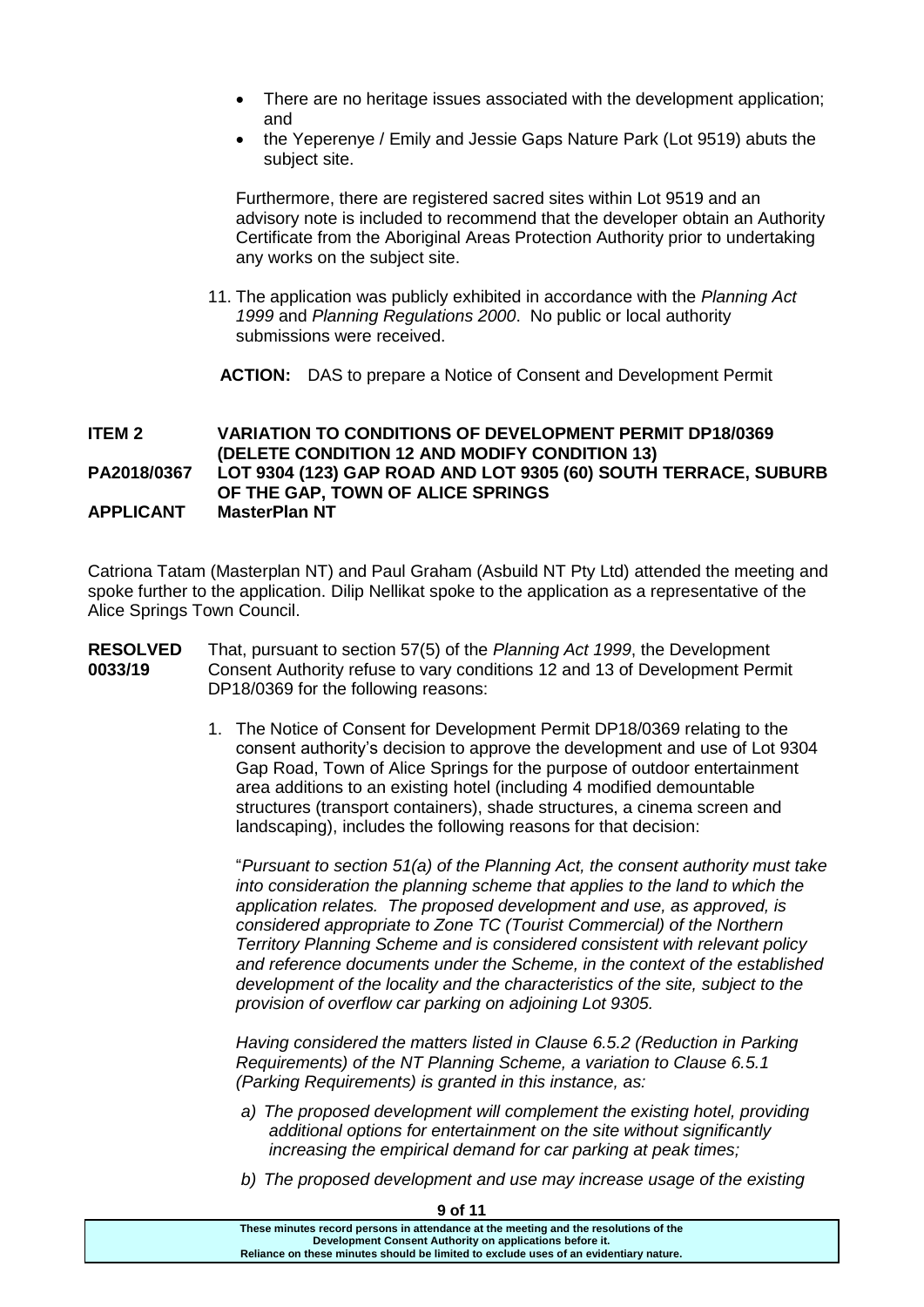*on-site car parking at current 'off-peak' times, but is expected to be suitably serviced in terms of car parking, by the provision of 29 on-site parking spaces and right-of-use to an additional 28 overflow parking spaces on Lot 9305; and*

*c) The objective of the clause is expected to be met subject to the provision of 29 on-site parking spaces and right-of-use to an additional 28 overflow parking spaces on Lot 9305.*

*The above circumstances are considered to justify the granting of a variation to clause 6.5.1."*

Condition 12 of Development Permit DP18/0369 requires that:

"*Before issue of a Certificate of Compliance (section 65 of the Planning Act), pursuant to section 91 of the Land Title Act, a "right of way" car parking easement shall be registered on the Title of Lot 9305, Alice Springs, including the 'overflow parking area' and vehicle access between Lot 9304 and that parking area (generally consistent with the drawing numbered 'SD 1.02 TP1' and included in the application approved through this permit, but including a driveway between Lot 9304 and the parking area on Lot 9305). This condition is to the satisfaction of the consent authority".*

Notwithstanding that car parking on Lot 9305 is required to be provided for use in association with approved hotel use on Lot 9304 (by the conditions of Development Permit DP11/0031 and Variation of Conditions Permit, DP11/0031A) the Consent Authority notes that:

- In 2011 the existing 28 car parking spaces provided on Lot 9304 for use in association with the hotel was significantly less than the calculated minimum required under clause 6.5.1 (Parking Requirements) of the NT Planning Scheme. The proposed hotel additions (including additions to bar, lounge bar additions and new beer garden) required a further 79 spaces;
- The hotel additions approved through Development Permit DP11/0031 included the provision of 30 spaces on Lot 9304 and 79 spaces on Lot 9305. The latter included two parking areas comprising 28 spaces and 51 spaces, to be constructed as part of stage 1 works;
- The Variation of Conditions Permit DP11/0031A approved 29 spaces on Lot 9304 and 28 spaces on Lot 9305, as part of stage 1 works. A further 51 spaces were to be completed as part of stage 2 works. All of these car parks were to be available for use in association with the hotel use on Lot 9304;
- Development Permit DP18/0369 approved an intensification of the hotel use on Lot 9304 and granted a variation to clause 6.5.1 (Parking Requirements) of the NT Planning Scheme contingent on the provision of 29 parking spaces on Lot 9304 and 'right-of-use' to an area set aside for 28 parking spaces on Lot 9305;
- Condition 12 of DP18/0369 reflects the consent authority's judgement that the registration of a right-of-way easement on the Title of Lot 9305 in favour of Lot 9304 is warranted, as it provides a transparent and binding mechanism for reasonably ensuring the provision in perpetuity of car parking on Lot 9305 for use in association with approved hotel uses on Lot 9304, which it considers essential to reasonably ensuring that the hotel use does not frustrate the purpose of Clause 6.5.1 of the Planning